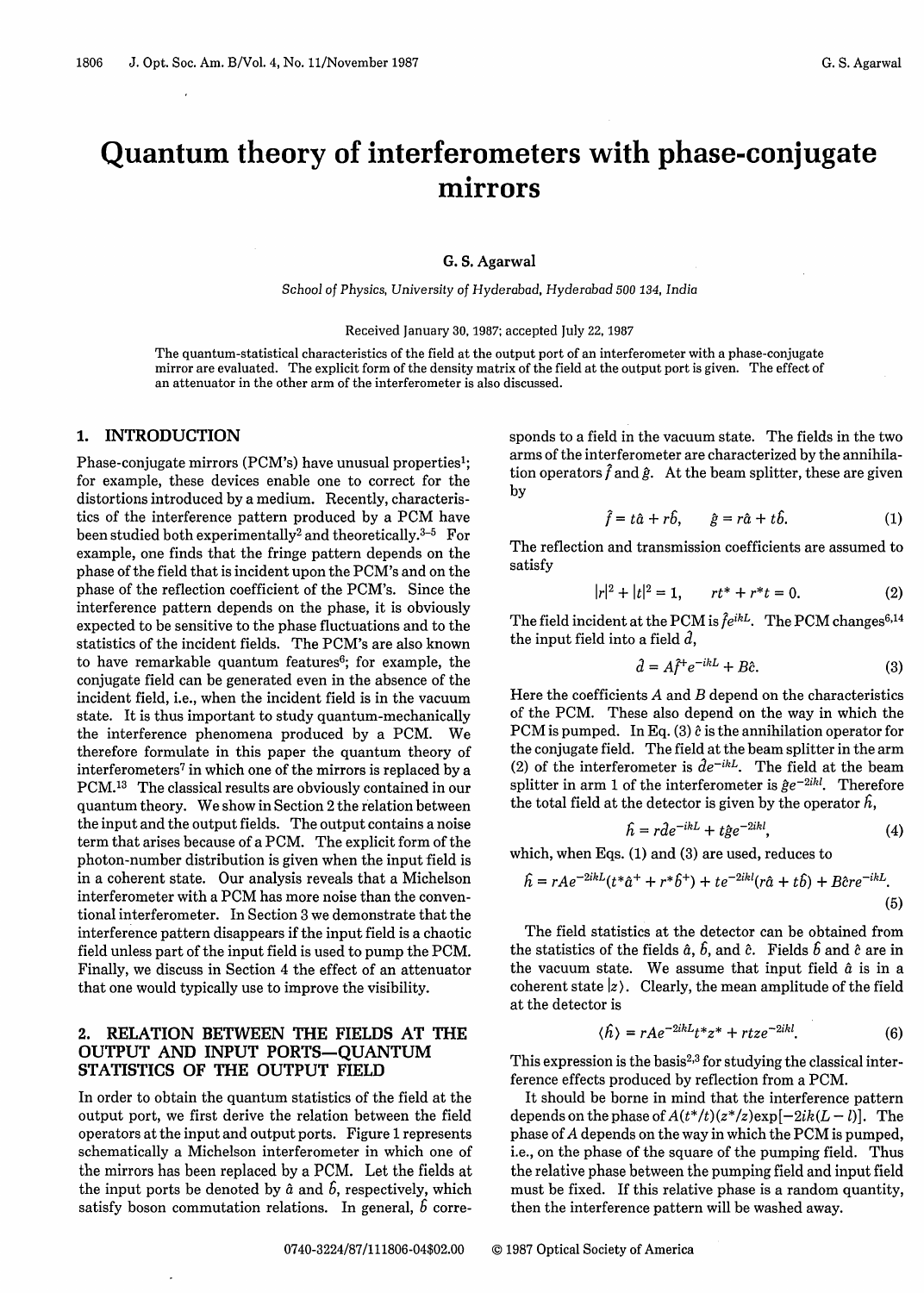

Fig. 1. Schematic illustration of Michelson interferometer with one mirror replaced by a PCM.

The fluctuations in the fields are easily computed by using the properties of the coherent states and vacuum state. Our calculations show that

$$
\langle \hat{h}^2 \rangle - \langle \hat{h} \rangle^2 = (rt^* + r^*t)rtA \exp[-2ik(L+l)] = 0, \quad (7)
$$

$$
\langle \hat{h}^+ \hat{h} \rangle - \langle \hat{h}^+ \rangle \langle \hat{h} \rangle = |A|^2 |r|^2, \tag{8}
$$

where Eqs. (2) have also been used. The fringe visibility  $v$ can be computed by using Eqs. (6) and (8):

$$
v = 2|t|^2|A|\bigg/\bigg[|t|^2(1+|A|^2) + \frac{|A|^2}{|z|^2}\bigg],\tag{9}
$$

which, when the quantum correction is ignored, reduces to the classical result

$$
v = 2|A|/(1 + |A|^2). \tag{10}
$$

Clearly, the fringe visibility can be significantly affected by input fields with very low photon number. It is interesting to note that the field at the detector has no phase-sensitive fluctuations, e.g.,  $\langle (\Delta \hat{h})^2 \rangle = 0$ , which is due to the unitary property of the beam splitter used to divide the input beam and to combine the beams. In contrast, the total field in arm 2 of the interferometer has phase-sensitive fluctuations. The quantum fluctuation  $\langle \Delta \hat{h}^+ \Delta \hat{h} \rangle$  is dependent on the properties of the PCM.

The higher-order mean values can be calculated in terms of the Wigner function<sup>15,16</sup> associated with the field  $h$ . The Wigner function  $\Phi(z_h, z_h^*)$  is defined by

$$
\Phi(z_h, z_h^*) = (1/\pi^2) \int d^2\alpha \exp[(\alpha z_h^* - \alpha^* z_h)]
$$
  
 
$$
\times \operatorname{Tr}[\rho \exp[-(\alpha h^+ - \alpha^* h)]]. \tag{11}
$$

The Wigner function associated with the input field  $a$  in a coherent state  $|z\rangle$  is

$$
\Phi(z_a, z_a^*) = (2/\pi) \exp(-2|z_a - z|^2). \tag{12}
$$

Using Eqs.  $(5)$  and  $(12)$  in Eq.  $(11)$ , we have proved that

$$
\Phi(z_h, z_h^*) = \frac{1}{\pi(\sqrt{l_2 + |A|^2}|r|^2)} \exp\left[-\frac{|z_h - \langle \hat{h} \rangle|^2}{(\sqrt{l_2 + |A|^2}|r|^2)}\right].
$$
 (13)

Thus the Wigner function for the field at the detector is Gaussian centered at the mean value  $\langle \hat{h} \rangle$  of the field. Higher-order fluctuations in the field follow from the Gaussian property of the Wigner function. The field at the detector can be viewed as the one obtained by superposing a coherent field with amplitude  $\langle \hat{h} \rangle$  and a chaotic field with mean photon number  $|A|^2|r|^2$ . The photon-number distribution for such a field is well known<sup>17</sup>:

$$
p(n) = \frac{(|Ar|^2)^n}{(1+|Ar|^2)^{n+1}} \exp\left(-\frac{|\langle \hat{h} \rangle|^2}{|Ar|^2+1}\right)
$$

$$
\times L_n \left[ -\frac{|\langle \hat{h} \rangle|^2}{|Ar|^2(|Ar|^2+1)} \right], \tag{14}
$$

where  $L_n$  is the Laguerre polynomial of degree  $n$ . The fluctuations in the photon number are given by

$$
\langle (\hat{h}^+\hat{h})^2 \rangle - \langle \hat{h}^+\hat{h} \rangle^2 = |Ar|^2(|Ar|^2 + 1) + |\langle \hat{h} \rangle|^2 (2|Ar|^2 + 1).
$$
\n(15)

These results, viz. Eqs.  $(13)$ – $(15)$ , are to be compared with the corresponding results for the usual Michelson interferometer:

$$
\Phi(z_h, z_h^*) = (2/\pi) \exp(-2|z_h - \langle \hat{h} \rangle|^2), \tag{16}
$$

$$
\langle \hat{h} \rangle = rtz(e^{-2ikl} + e^{-2ikL}), \qquad (17)
$$

$$
\langle (\hat{h}^+\hat{h})^2 \rangle - \langle \hat{h}^+\hat{h} \rangle^2 = \langle \hat{h}^+\hat{h} \rangle, \tag{18}
$$

$$
p(n) = \frac{\bar{n}^n \bar{e}^n}{n!}, \qquad \bar{n} = |\langle \hat{n} \rangle|^2. \tag{19}
$$

Thus the field at the detector is in a coherent state with amplitude  $\langle \hat{h} \rangle$ , if the input field is in a coherent state. The phase-conjugating device in the interferometer not only changes the interference pattern but also adds quantum fluctuations to the field.

# **3. INCOHERENT LIGHT AS INPUT TO THE INTERFEROMETER WITH PHASE-CONJUGATE MIRRORS**

We next discuss some unusual properties of an interferometer with a PCM. We show that the output field shows no interference effects if the input field is an incoherent field, for example, the input field may be a chaotic field or a field in Fock state  $|n\rangle$ . This is in contrast to the usual Michelson interferometer. To see this, let us consider a chaotic field, with an average number of photons  $n$ , incident upon the *conventional* interferometer. The field operator at the detector is

$$
\hat{\bar{h}} = rt(e^{-2ikl} + e^{-2ikL})a + (r^2e^{-2ikL} + t^2e^{-2ikl})b.
$$
 (20)

From Eq. (20) and the properties of the chaotic field, it is straightforward to show that

(12) 
$$
\langle \hat{h} \rangle = 0, \quad \langle \bar{h}^2 \rangle = 0,
$$
  
 $\langle \hat{h}^+ \hat{h} \rangle = |r|^2 |t|^2 \bar{n} |e^{-2ikl} + e^{-2ikl}|^2.$  (21)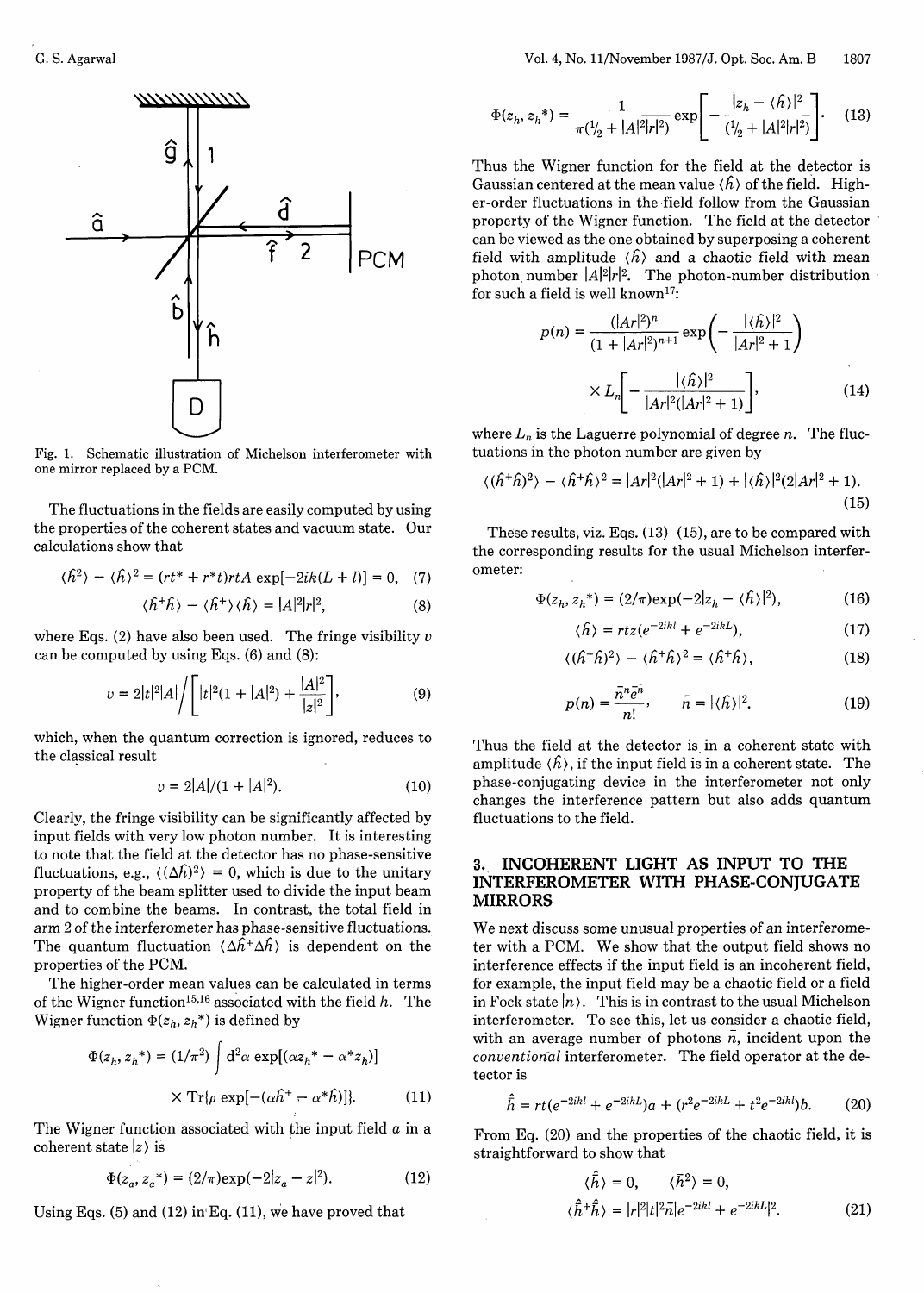Expression (21) leads to the usual interference pattern, although the input field is incoherent. The interference pattern is preserved because the two parts of the field in the two arms of the interferometer arise from the *same* source.

Let us next consider the interferometer in which one of the mirrors has been replaced by a PCM. The field operator at the detector is now given by Eq. (5). Using Eq. (5) and the properties of the chaotic field, one can show that

$$
\langle \hat{h} \rangle = 0, \qquad \langle \hat{h}^2 \rangle = 2A\bar{n}|t|^2 r^2 \exp[-2ik(L+l)],
$$
  

$$
\langle \hat{h}^+ \hat{h} \rangle = |r|^2 |A|^2 + \bar{n}|t|^2 |r|^2 (1 + |A|^2). \tag{22}
$$

The intensity distribution [Eqs. (22)] does not exhibit any interference pattern. Thus the interference pattern of the type predicted by Eq. (6) is washed out because of the incoherence of the source and the phase-conjugation process. This suggests that the PCM makes the field in arm 2 of the interferometer statistically uncorrelated with the field in arm 1 of the interferometer for the case of an incoherent field. The fields became statistically uncorrelated in a restricted sense since  $\langle \hat{h}^2 \rangle \neq 0$ , i.e., if we write

$$
\hat{h} = \hat{h}^{(1)} + \hat{h}^{(2)}, \qquad \hat{h}^{(1)} = t\hat{g}e^{-2ikl}, \qquad \hat{h}^{(2)} = r\hat{d}e^{-ikL}, \quad (23)
$$

$$
\langle \hat{h}^{(1)+} \hat{h}^{(2)} \rangle = 0, \qquad \langle \hat{h}^{(1)} \hat{h}^{(2)} \rangle \neq 0. \tag{24}
$$

This can also be understood at the classical level. The phase of the field, apart from factors such as *hl,* in arm 1 (arm 2) is  $\varphi$  ( $-\varphi$  owing to the phase-conjugation process). Thus the relative phase is  $2\varphi$ , which is a random (deterministic) quantity for an incoherent (coherent) field. This is why the interference pattern disappears. For the conventional interferometer the relative phase is independent of  $\varphi$ , and hence the interference pattern survives even for an incoherent input field. This analysis presumes that the phase of the reflection coefficient of the PCM is a deterministic quantity. The phase of A is partly determined by the field used to pump the PCM. Our analysis suggests that interference effects with PCM can be observed only if there is some correlation between the input field and the field used to pump the PCM. Thus the interference pattern can be restored if the same field is used both as input and as the pump for the PCM, as in the case when the combination  $[A(z^*/z)]$ has no random phase.

### **4.** EFFECT OF AN ATTENUATOR IN ARM 1 **OF THE INTERFEROMETER**

We saw that the fringe visibility [Eq. (10)] depends on the reflectivity of the PCM. Since the reflectivity of a PCM is generally quite small, the visibility is very low. The visibility can be improved by inserting an attenuator into arm 1 of the interferometer. The attenuator not only attenuates the field but also adds noise terms to the field in arm 1. The transformation of the field after it passes through the attenuator is well known.'8 The values of *a* and *a+a* before and after the transformation are related by

$$
\langle \hat{g} \rangle = \sqrt{G} \langle \hat{g} \rangle_0,
$$
  

$$
\langle \hat{g}^{\dagger} \hat{g} \rangle = G \langle \hat{g}^{\dagger} \hat{g} \rangle_0 + \beta (1 - G).
$$
 (25)

Here G is the attenuation coefficient, and  $\beta$  is related to the attenuator characteristics. The Wigner function of the field before and after the transformation is also simply related. If the Wigner function of the input is

$$
\Phi(z, z^*) = \frac{1}{\pi \sqrt{\tau_0^2 - 4\mu \mu^*}}
$$
\n
$$
\times \exp\left[-\frac{\mu (z - z_0)^2 + \mu^* (z^* - z_0^*)^2 + \tau_0 |z - z_0|^2}{\tau_0^2 - 4\mu \mu^*}\right],
$$
\n
$$
\langle \Delta \beta^2 \rangle = -2\mu^*, \qquad \langle \Delta \beta^+ \Delta \beta \rangle = \tau_0 - \frac{1}{2}, \tag{26}
$$

then the Wigner function of the output is

$$
\Phi(z, z^*) = \frac{1}{\pi \sqrt{\tau^2 - 4\mu \mu^* G^2}}
$$
\n
$$
\times \exp\{-[\mu G(z - z_0 \sqrt{G})^2 + \mu^* G(z^* - z_0^* \sqrt{G})^2 + \tau]z - z_0 \sqrt{G}\}^2]/(\tau^2 - 4\mu \mu^* G^2)\},
$$
\n(27)

where

then 
$$
\tau \equiv G(\tau_0 - \frac{1}{2}) + \beta(1 - G) + \frac{1}{2}.
$$
 (28)

Note that the field in arm 1 passes through the attenuator twice, and hence the transformations [Eqs. (25) and (27)] are to be applied twice. From Eqs. (25) we also have the following result for the deviation from the mean value:

$$
\langle \Delta \hat{g}^+ \Delta \hat{g} \rangle = G \langle \Delta \hat{g}^+ \Delta \hat{g} \rangle_0 + \beta (1 - G) = \beta (1 - G) \tag{29}
$$

if initially  $(\Delta \hat{g}^+ \Delta \hat{g})_0 = 0$ . So if such a field passes twice through the attenuator, then

$$
\langle \Delta \hat{g}^+ \Delta \hat{g} \rangle = G\beta (1 - G) + \beta (1 - G)
$$
  
=  $\beta (1 - G^2)$ . (30)

The mean value of  $\hat{h}$  and the fluctuation in  $\hat{h}$  can be computed by using Eq. (4) and Eqs. (26)-(30). We cite the result of such a calculation:

$$
\langle \hat{h} \rangle = rAe^{-2ikL}t^*z^* + rtzG^2e^{-2ikl}, \tag{31}
$$

$$
\langle \Delta \hat{h}^2 \rangle = 0,
$$
  

$$
\langle \Delta \hat{h}^+ \Delta \hat{h} \rangle = |A|^2 |r|^2 + |t|^2 \beta (1 - G^2).
$$
 (32)

The Wigner function of the output is now given by [cf. Eq. (13)]:

$$
\langle \Delta \hat{h}^+ \Delta \hat{h} \rangle = |A|^2 |r|^2 + |t|^2 \beta (1 - G^2). \tag{32}
$$
  
\n
$$
\text{Wigner function of the output is now given by [cf. Eq.]}
$$
  
\n
$$
\Phi(z_h, z_h^*) = \frac{1}{\pi [1/2 + |A|^2 |r|^2 + \beta |t|^2 (1 - G^2)]}
$$
  
\n
$$
\times \exp \left\{ -\frac{|z_h - \langle \hat{h} \rangle|^2}{[1/2 + |A|^2 |r|^2 + \beta |t|^2 (1 - G^2)]} \right\}.
$$
  
\n(33)

It is clear from Eq. (31) that the fringe visibility can be improved by choosing G suitably.

In conclusion, we have presented a first-principle quantum theory of an interferometer with a PCM, and we have answered practical questions concerning the effects of the attenuator and the phase fluctuations of the input field.